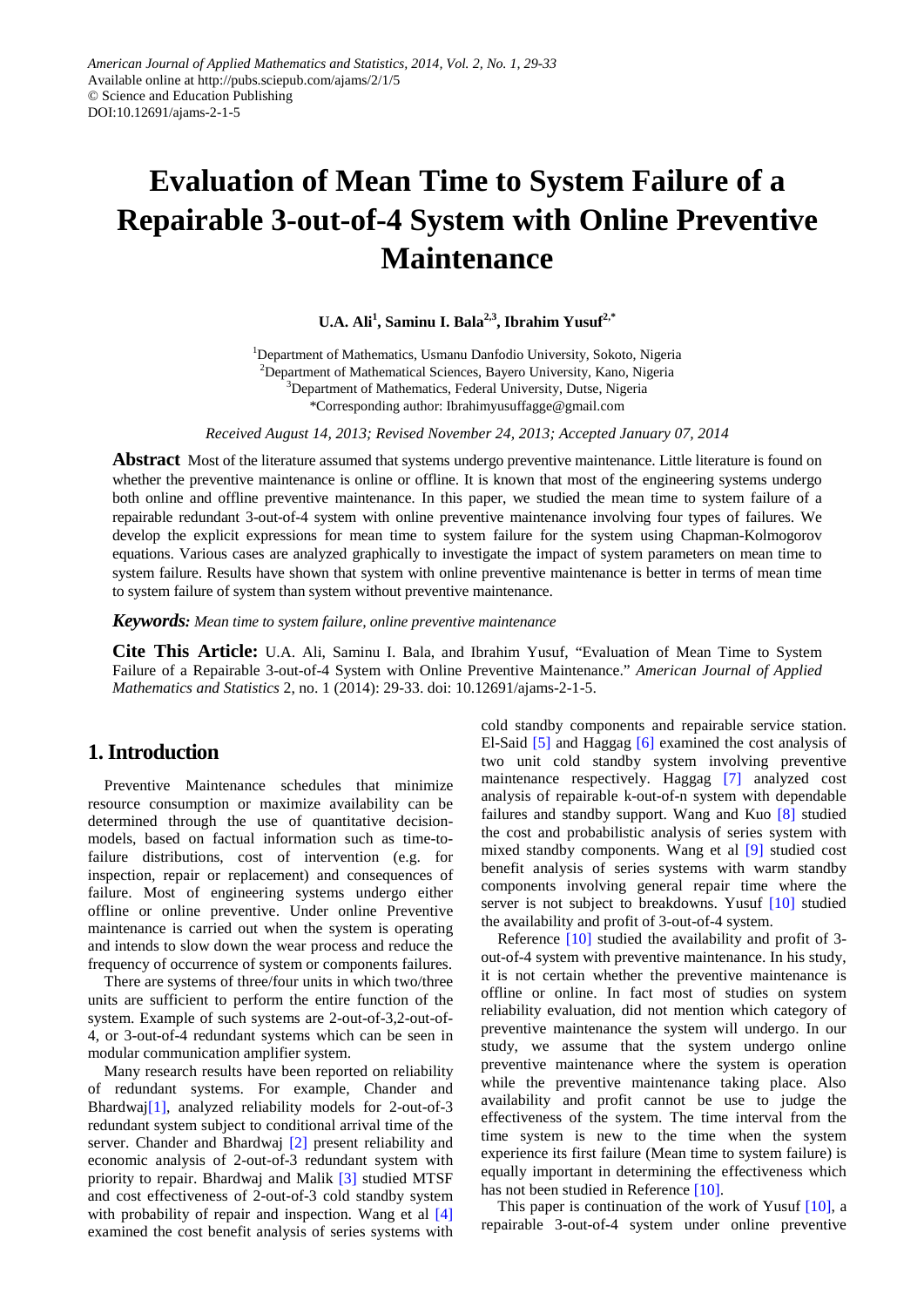maintenance is considered and derived its corresponding mathematical model. The main contribution of this paper is three fold. First, is to develop the explicit expressions mean time to system failure. The second is to perform a parametric investigation of system parameters on mean time to system failure and capture their effect. The third to compare the mean time to system failure with and without online preventive maintenance to highlight the impact of online preventive maintenance on mean time to system failure.

The rest of the paper is organized as follows. Section 2 gives the notations and assumptions of the study. Section 3 is the description of the system. Section 4 deals with model formulation. The results of our numerical simulations are presented and discussed in Section 5. The paper is concluded in Section 6.

### **2. Notations and Assumptions**

 $\alpha_i$ : Constant repair rates for type  $i = 1, 2, 3, 4$ 

 $\beta_i$ : Constant failure rates for types  $i = 1, 2, 3, 4$ 

 $\mu$ : Constant rate end of preventive maintenance

 $\lambda$  : Constant rate of taking the unit into preventive maintenance

*A* : System transition rate matrix

*MTSF*<sub>1</sub> : Mean time to system failure with online preventive maintenance

 $MTSF<sub>2</sub>$ : Mean time to system failure without online preventive maintenance

- 1. The system is 3-out-of-4 system
- 2. The system can be in Operation, Fail state or online preventive maintenance
- 3. The system suffer four types of failures
- 4. The system is down when number of units failure goes beyond one
- 5. Failure and repair time follow exponential
- 6. Failure rates and repair rates are constant
- 7. The system is attended by one repairman

## **3. Description of the System**

In this section, the 3-out-of-4 redundant system is considered. Through Markov assumption, the Chapman-Kolmogorov's equations are obtained for the analysis of state probabilities. The system comprise of four units in which at least three units most be in operational for the system to work. Malfunctioning of two units lead the system to go down. The units can work consecutively or randomly as can be seen in the states of the system given below. The system transit to preventive maintenance before failure at the rate  $\lambda$  with corresponding rate of preventive maintenance  $\mu$ . Unit *i* fails with rate  $\beta_i$  and is under minimal repair with rate  $\alpha_i$  and the standby unit is switch on. It is assumed that the switch from standby to operation is perfect. The system failed when two units failed. The states of the system according Markov chain is shown in [Table 1](#page-1-0) below.

<span id="page-1-0"></span>

| Table 1. Transition rate table |                  |                  |              |                  |                  |                  |                  |              |              |                  |              |
|--------------------------------|------------------|------------------|--------------|------------------|------------------|------------------|------------------|--------------|--------------|------------------|--------------|
|                                | $\mathbf{S}_0$   | $\mathbf{S}_1$   | $S_2$        | $S_3$            | $\mathbf{S}_4$   | $S_5$            | $S_6$            | $S_7$        | $S_8$        | $S_9$            | $S_{10}$     |
| $\mathbf{S}_0$                 | $\boldsymbol{0}$ | $\beta_3$        | $\beta_2$    | $\beta_1$        | $\mathbf{0}$     | $\mathbf{0}$     | $\mathbf{0}$     | $\mathbf{0}$ | $\mathbf{0}$ | $\mathbf{0}$     | $\lambda$    |
| $S_1$                          | $\alpha_3$       | $\mathbf{0}$     | $\mathbf{0}$ | $\boldsymbol{0}$ | $\mathbf{0}$     | $\beta_1$        | $\beta_4$        | $\mathbf{0}$ | $\mathbf{0}$ | $\mathbf{0}$     | $\mathbf{0}$ |
| $\mathbf{S}_2$                 | $\alpha_2$       | $\mathbf{0}$     | $\mathbf{0}$ | $\mathbf{0}$     | $\beta_1$        | $\mathbf{0}$     | $\mathbf{0}$     | $\mathbf{0}$ | $\beta_3$    | $\beta_4$        | $\mathbf{0}$ |
| $S_3$                          | $\alpha_{1}$     | $\mathbf{0}$     | $\mathbf{0}$ | $\boldsymbol{0}$ | $\beta_2$        | $\beta_3$        | $\mathbf{0}$     | $\beta_4$    | $\mathbf{0}$ | $\mathbf{0}$     | $\mathbf{0}$ |
| $\mathrm{S}_4$                 | $\mathbf{0}$     | $\mathbf{0}$     | $\alpha_1$   | $\alpha_2$       | $\mathbf{0}$     | $\mathbf{0}$     | $\mathbf{0}$     | $\mathbf{0}$ | $\mathbf{0}$ | $\mathbf{0}$     | $\mathbf{0}$ |
| $S_5$                          | $\boldsymbol{0}$ | $\alpha_1$       | $\mathbf{0}$ | $\alpha_3$       | $\boldsymbol{0}$ | $\mathbf{0}$     | $\mathbf{0}$     | $\mathbf{0}$ | $\mathbf{0}$ | $\boldsymbol{0}$ | $\mathbf{0}$ |
| $\mathbf{S}_6$                 | $\boldsymbol{0}$ | $\alpha_4$       | $\mathbf{0}$ | $\mathbf{0}$     | $\mathbf{0}$     | $\boldsymbol{0}$ | $\mathbf{0}$     | $\mathbf{0}$ | $\mathbf{0}$ | $\boldsymbol{0}$ | $\mathbf{0}$ |
| $\mathbf{S}_7$                 | $\boldsymbol{0}$ | $\mathbf{0}$     | $\mathbf{0}$ | $\alpha_4$       | $\mathbf{0}$     | $\overline{0}$   | $\mathbf{0}$     | $\mathbf{0}$ | $\mathbf{0}$ | $\boldsymbol{0}$ | $\mathbf{0}$ |
| $\mathbf{S}_8$                 | $\mathbf{0}$     | $\mathbf{0}$     | $\alpha_3$   | $\boldsymbol{0}$ | $\mathbf{0}$     | $\mathbf{0}$     | $\mathbf{0}$     | $\mathbf{0}$ | $\mathbf{0}$ | $\mathbf{0}$     | $\mathbf{0}$ |
| $S_9$                          | $\boldsymbol{0}$ | $\mathbf{0}$     | $\alpha_4$   | $\boldsymbol{0}$ | $\boldsymbol{0}$ | $\mathbf{0}$     | $\mathbf{0}$     | $\mathbf{0}$ | $\mathbf{0}$ | $\overline{0}$   | $\mathbf{0}$ |
| $\mathbf{S}_{10}$              | μ                | $\boldsymbol{0}$ | $\mathbf{0}$ | $\boldsymbol{0}$ | $\boldsymbol{0}$ | $\boldsymbol{0}$ | $\boldsymbol{0}$ | $\mathbf{0}$ | $\mathbf{0}$ | $\boldsymbol{0}$ | $\mathbf{0}$ |

#### **State of the System**

State 0: Units 1,2 and 3 are working, unit 4 in standby, the system is working

State 1: units 1,2,and 4 are working; unit 3 is down and under repair, the system is working

State 2: units 1,3 and 4 are working, unit 2 is down and under repair, the system is working

State 3: units 2,3 and 4 are working, unit 1 is down and under repair, the system is working

State 4: units 1 is down, under repair, units 2 is down and waiting for repair, units 3 and 4 are idle, the system failed

State 5: unit 1 is down, under repair, unit 3 is down, waiting for repair, units 2 and 4 are idle, the system failed

State 6: unit 1 and 2 are idle, unit 3 is down, and waiting for repair, unit 4 is down, under repair, the system failed

State 7: unit 1 is down, waiting for repair, units 2 and 3 are idle, unit 4 is down, under repair, the system failed

State 8: units 1 and 4 are idle, unit 2 is down, and waiting for repair, unit 3 is down, under repair, the system failed

State 9: units 1 and 3 are idle, unit 2 is down, and waiting for repair, unit 4 is down, under repair, the system failed

State 10: all units are under online preventive maintenance, the system is working

**Table 1. Transition rate table**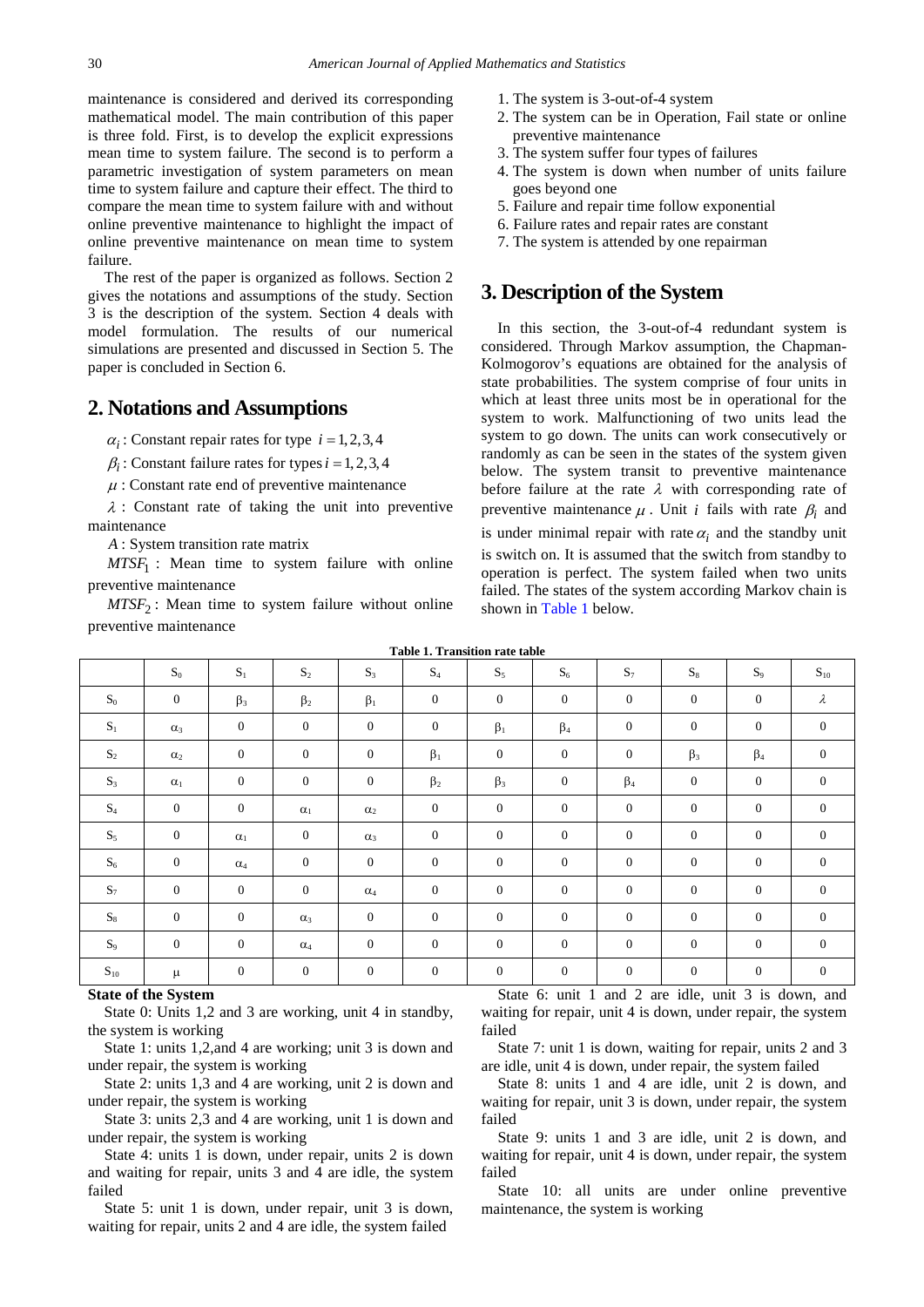## **4. Model Formulation**

Let  $P_i(t)$  be the probability that the system is in state *i* at time *t*. Let  $P(t)$  be the probability row vector at time *t* , then the initial conditions for this problem are as follows:

$$
P(0) = [P_0(0), P_1(0), P_2(0), P_3(0), P_4(0), P_5(0), P_6(0)]
$$
  
= [1, 0, 0, 0, 0, 0, 0]

The corresponding set of kolmogorov's differential equations obtained from [Table 1](#page-1-0) is as follows:

$$
\frac{dP_0(t)}{dt} = -(\beta_1 + \beta_2 + \beta_3 + \lambda)P_0(t) + \alpha_3 P_1(t)
$$

$$
+ \alpha_2 P_2(t) + \alpha_1 P_3(t) + \mu P_{10}(t)
$$

$$
\frac{dP_1(t)}{dt} = -(\alpha_3 + \beta_1 + \beta_4)P_1(t)
$$

$$
+ \beta_3 P_0(t) + \alpha_1 P_5(t) + \alpha_4 P_6(t)
$$

$$
\frac{dP_2(t)}{dt} = -(\alpha_2 + \beta_1 + \beta_3 + \beta_4)P_2(t) + \beta_2 P_0(t) + \alpha_1 P_4(t) + \alpha_3 P_8(t) + \alpha_4 P_9(t)
$$

$$
\frac{dP_3(t)}{dt} = -(\alpha_1 + \beta_2 + \beta_3 + \beta_4)P_3(t) + \beta_1 P_0(t) + \alpha_2 P_4(t) + \alpha_3 P_5(t) + \alpha_4 P_7(t)
$$

$$
\frac{dP_4(t)}{dt} = -(a_1 + a_2)P_4(t) + \beta_1 P_2(t) + \beta_2 P_3(t)
$$
  
\n
$$
\frac{dP_5(t)}{dt} = -(a_1 + a_3)P_5(t) + \beta_1 P_1(t) + \beta_3 P_3(t)
$$
  
\n
$$
\frac{dP_6(t)}{dt} = -a_4 P_6(t) + \beta_4 P_1(t)
$$
  
\n
$$
\frac{dP_7(t)}{dt} = -a_4 P_7(t) + \beta_4 P_3(t)
$$
  
\n
$$
\frac{dP_8(t)}{dt} = -a_3 P_8(t) + \beta_3 P_2(t)
$$
  
\n
$$
\frac{dP_9(t)}{dt} = -a_4 P_9(t) + \beta_4 P_2(t)
$$
  
\n
$$
\frac{dP_{10}(t)}{dt} = -\mu P_{10}(t) + \lambda P_0(t)
$$
 (1)

The differential equations in (1) above is transformed into matrix as

$$
P' = TP \tag{2}
$$

where

|       | $-y_1$    | $\alpha_3$       | $\alpha_{2}$     | $\alpha_1$ | $\boldsymbol{0}$ | 0                | $\theta$         | 0                | 0           | 0                | $\mu$            |
|-------|-----------|------------------|------------------|------------|------------------|------------------|------------------|------------------|-------------|------------------|------------------|
|       | $\beta_3$ | $-y_2$           | $\theta$         | 0          | $\boldsymbol{0}$ | $\alpha_1$       | $\alpha_4$       | $\boldsymbol{0}$ | 0           | 0                | 0                |
|       | $\beta_2$ | 0                | $-y_3$           | 0          | $\alpha_1$       | $\boldsymbol{0}$ | $\boldsymbol{0}$ | $\boldsymbol{0}$ | $\alpha_3$  | $\alpha_4$       | $\theta$         |
|       | $\beta_1$ | $\boldsymbol{0}$ | 0                | $-y_4$     | $\alpha_{2}$     | $\alpha_3$       | $\boldsymbol{0}$ | $\alpha_4$       | 0           | 0                | 0                |
|       | 0         | 0                | $\beta_1$        | $\beta_2$  | $-y_5$           | 0                | $\bf{0}$         | $\boldsymbol{0}$ | 0           | $\boldsymbol{0}$ | 0                |
| $T =$ | 0         | $\beta_1$        | 0                | $\beta_3$  | 0                | $-y_6$           | $\boldsymbol{0}$ | $\boldsymbol{0}$ | 0           | $\boldsymbol{0}$ | 0                |
|       | 0         | $\beta_4$        | $\boldsymbol{0}$ | 0          | 0                | $\boldsymbol{0}$ | $-\alpha_4$      | $\boldsymbol{0}$ | 0           | $\boldsymbol{0}$ | $\boldsymbol{0}$ |
|       | 0         | 0                | 0                | $\beta_4$  | 0                | $\boldsymbol{0}$ | $\boldsymbol{0}$ | $-\alpha_4$      | 0           | 0                | 0                |
|       | 0         | $\boldsymbol{0}$ | $\beta_3$        | 0          | $\boldsymbol{0}$ | 0                | $\boldsymbol{0}$ | $\boldsymbol{0}$ | $-\alpha_3$ | $\boldsymbol{0}$ | 0                |
|       | 0         | $\boldsymbol{0}$ | $\beta_4$        | 0          | $\boldsymbol{0}$ | 0                | $\boldsymbol{0}$ | 0                | 0           | $-\alpha_4$      | $\boldsymbol{0}$ |
|       | λ         | 0                | 0                | 0          | 0                | 0                | 0                | 0                | 0           | $\boldsymbol{0}$ | $-\mu$           |

$$
y_1 = (\lambda + \beta_1 + \beta_2 + \beta_3), y_2 = (\alpha_3 + \beta_1 + \beta_4),
$$
  

$$
y_3 = (\alpha_2 + \beta_1 + \beta_3 + \beta_4), y_4 = (\alpha_1 + \beta_2 + \beta_3 + \beta_4)
$$

$$
y_5 = (\alpha_1 + \alpha_2), y_6 = (\alpha_1 + \alpha_3)
$$

It is difficult to evaluate the transient solutions, hence we follow El-said [\[5\],](#page-4-4) Haggag [\[6\]](#page-4-5) and Wang [\[9\],](#page-4-8) the procedure to develop the explicit expression for *MTSF* is to delete the rows and columns of an absorbing state in matrix *T* and take the transpose to produce a new matrix,

say *Q* . The expected time to reach an absorbing state is obtained from

$$
E\left[T_{P(0)\to P(absorbing)}\right] = MTSF = P(0)(-Q^{-1})\begin{bmatrix}1\\1\\1\\1\\1\end{bmatrix} = \frac{N}{D}(3)
$$

Where

$$
Q = \begin{bmatrix} -(\lambda + \beta_1 + \beta_2 + \beta_3) & \beta_3 & \beta_2 & \beta_1 & \lambda \\ \alpha_3 & -(\alpha_3 + \beta_1 + \beta_4) & 0 & 0 & 0 \\ \alpha_2 & 0 & -(\alpha_2 + \beta_1 + \beta_3 + \beta_4) & 0 & 0 \\ \alpha_1 & 0 & 0 & -(\alpha_2 + \beta_2 + \beta_3 + \beta_4) & 0 \\ \mu & 0 & 0 & 0 & -\mu \end{bmatrix}
$$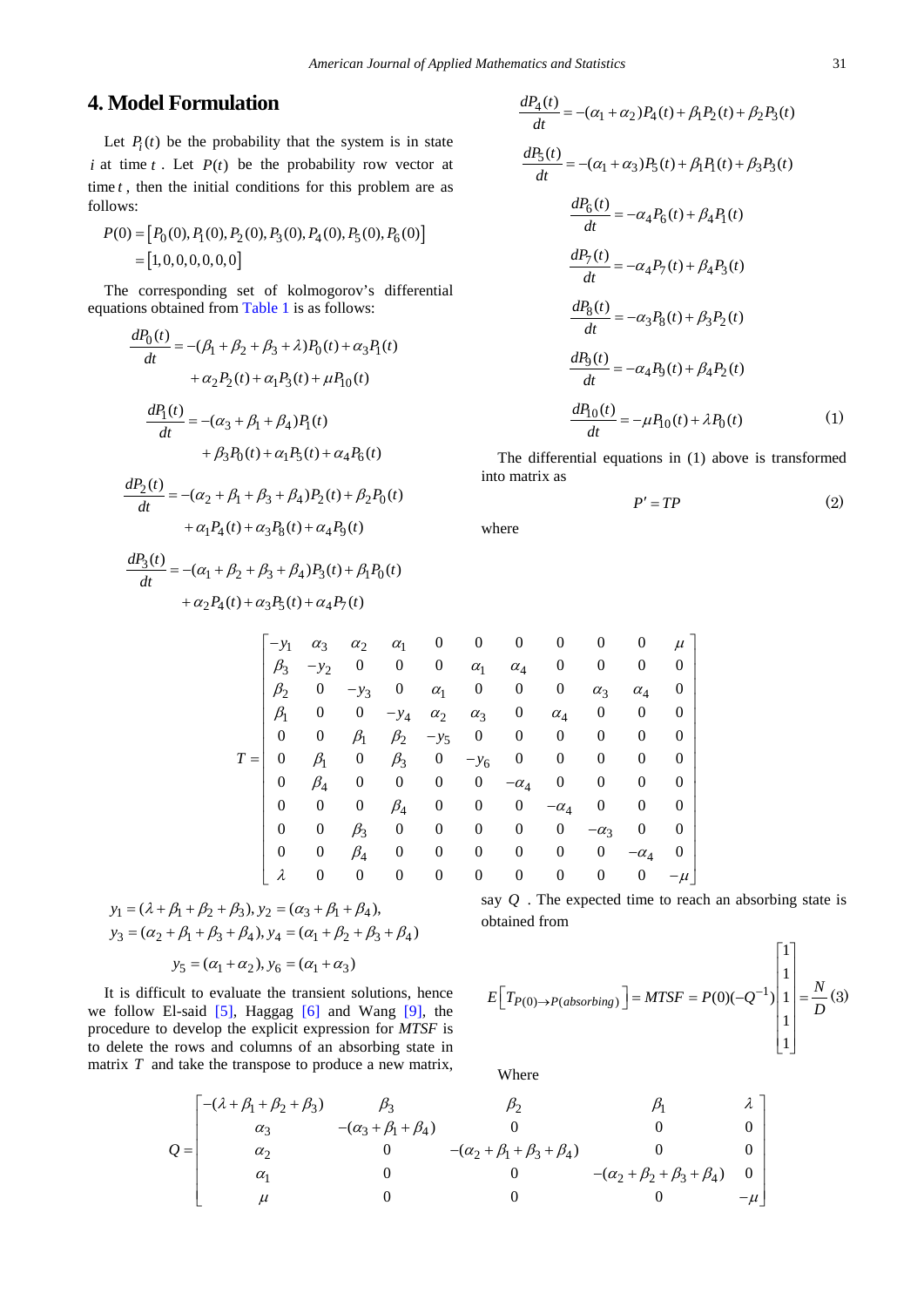$$
\mu = \int_{R_{1}}^{R_{3}}\beta_{2}B_{3} + \beta_{1}\beta_{2}\beta_{3} + \beta_{2}\beta_{3}\beta_{4} + \alpha_{3}\beta_{2}\beta_{4} + 2\beta_{1}\beta_{2}\beta_{4} + \beta_{2}\beta_{4}^{2} + \alpha_{2}\alpha_{3}\beta_{2} + \alpha_{2}\beta_{1}\beta_{2} + \alpha_{3}\beta_{1}\beta_{2} + \beta_{1}\beta_{2}^{2} + \alpha_{2}\beta_{1}\beta_{2} + \alpha_{2}\beta_{1}\beta_{2} + \alpha_{2}\beta_{1}\beta_{2} + \alpha_{2}\beta_{1}\beta_{2} + \alpha_{2}\beta_{1}\beta_{2} + \alpha_{2}\beta_{1}\beta_{2} + \alpha_{2}\beta_{1}\beta_{2} + \alpha_{2}\beta_{1}\beta_{2} + \alpha_{2}\beta_{1}\beta_{2} + \alpha_{2}\beta_{1}\beta_{2} + \alpha_{2}\beta_{1}\beta_{2} + \alpha_{2}\beta_{1}\beta_{2} + \alpha_{2}\beta_{1}\beta_{2} + \alpha_{2}\beta_{1}\beta_{2} + \alpha_{2}\beta_{1}\beta_{2} + \alpha_{2}\beta_{2}\beta_{4} + \alpha_{1}\beta_{1}\beta_{2}^{2} + \alpha_{2}\beta_{2}\beta_{4}^{2} + \alpha_{2}\beta_{2}^{2} + \alpha_{3}\beta_{2}^{2} + \alpha_{3}\beta_{2}^{2} + \alpha_{1}\alpha_{2}\beta_{1} + \alpha_{1}\alpha_{2}\beta_{1} + \alpha_{1}\beta_{1}\beta_{3} + \beta_{1}^{2}
$$
\n
$$
+ \beta_{3}\mu \begin{pmatrix} \alpha_{2}\beta_{2} + \beta_{1}\beta_{2} + \beta_{2}\beta_{3} + \beta_{2}\beta_{4} + \beta_{1}\beta_{3} + \beta_{2}^{2} + \beta_{4}^{2} + \alpha_{1}\alpha_{2}\alpha_{3} + \alpha_{2}\alpha_{3}\beta_{4} + \alpha_{1}\alpha_{3}\beta_{1} + \alpha_{1}\alpha_{3}\beta_{3} + \beta_{1}\alpha_{2}\beta_{2} + \alpha_{2}\beta_{2} + \alpha_{2}\beta_{2} + \beta_{1}\beta_{2} + \alpha_{1}\beta_{1} + \alpha_{1}\beta_{1} + \alpha_{1}\beta_{1} + \alpha_{1}\beta_{1} + \alpha_{1}\beta_{1} + \alpha_{1}\beta_{1} + \alpha_{1}\beta_{1} + \alpha
$$

## **5. Results and Discussions**

In this section, we numerically obtained the results for mean time to system failure. For the model analysis, the following set of parameters values are fixed throughout the simulations for consistency:

$$
\beta_1 = 0.2, \beta_2 = 0.2, \beta_3 = 0.3, \beta_4 = 0.5, \alpha_1 = 0.7, \n\alpha_2 = 0.28, \alpha_3 = 0.7, \alpha_4 = 0.4, \mu = 0.8, \lambda = 0.98
$$

The simulations in Figure 1 and Figure 3 have shown that the mean time to system failure for both systems with and without preventive maintenance increase with increase in repair rate  $\alpha_1$ . It is evident from Figure 3 that the mean time to system failure of system with preventive maintenance increases more with respect to repair rate  $\alpha_1$ than the mean time to system failure of system of system without preventive maintenance. In Figure 2 and Figure 4 it is clear that the mean time to system failure of system decreases for both systems with and without preventive maintenance. Here also the mean time to system failure of system of system with preventive maintenance decreases more than the mean time to system failure of system of system without preventive maintenance.



**Figure 1.** Effect of  $\alpha_1$  on MTSF